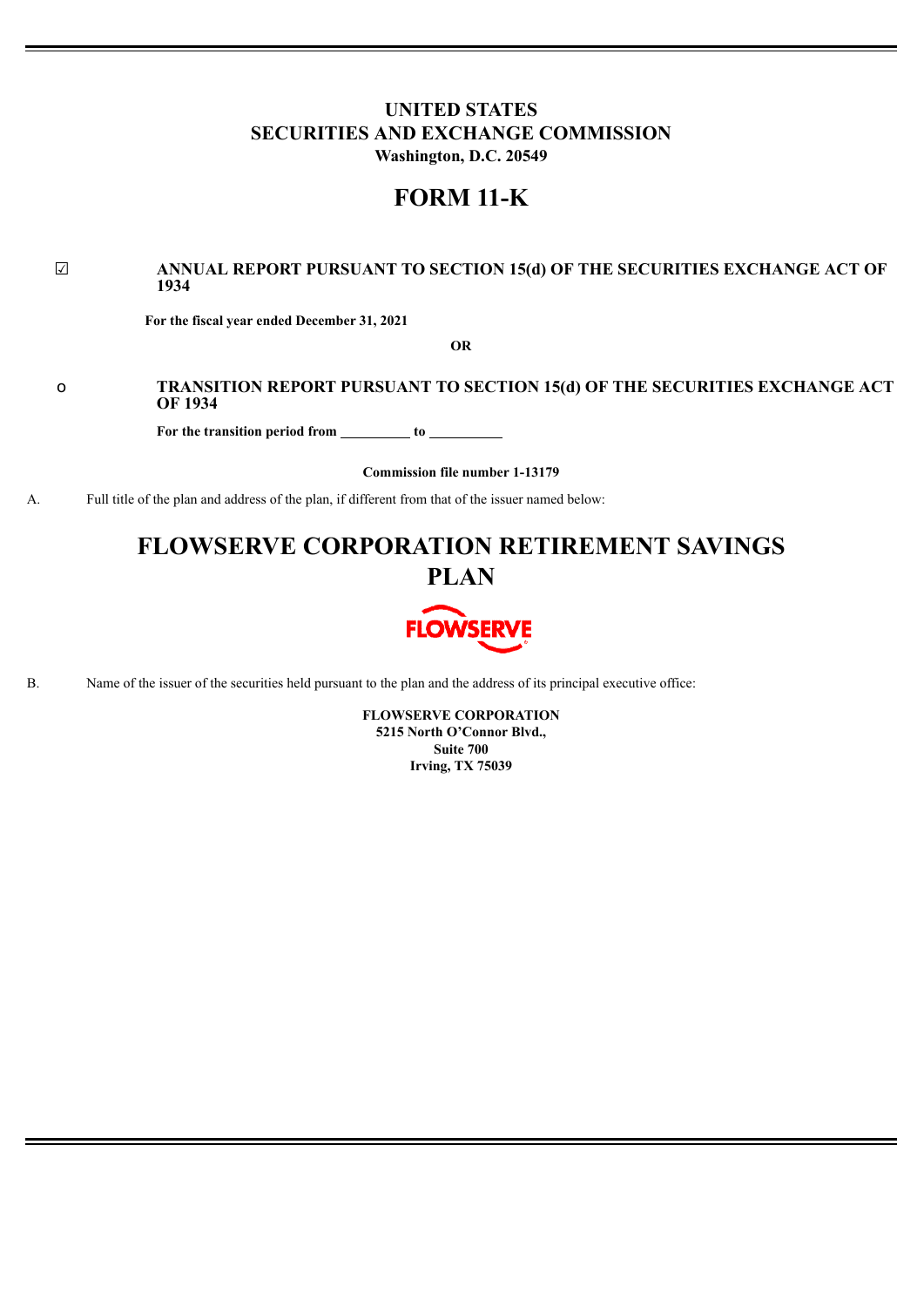#### **REQUIRED INFORMATION**

The Flowserve Corporation Retirement Savings Plan (the "Plan") is subject to the Employee Retirement Income Security Act of 1974, as amended ("ERISA").

Item 4. In lieu of the requirements of Items 1, 2 and 3 of Form 11-K, the following financial statements and schedule of the Plan (which have been prepared in accordance with the financial reporting requirements of ERISA), notes thereto, and Report of Independent Registered Public Accounting Firm thereon are being filed as Exhibit 99.1 to this Form 11-K:

- (a) Report of Independent Registered Public Accounting Firm.
- (b) Statements of Net Assets Available for Benefits as of December 31, 2021 and 2020.
- (c) Statement of Changes in Net Assets Available for Benefits for the Year Ended December 31, 2021.
- (d) Notes to Financial Statements.
- (e) Form 5500, Schedule H, Line 4i Schedule of Assets (Held at End of Year) as of December 31, 2021.

The Consent of Independent Registered Public Accounting Firm to the incorporation by reference of the foregoing financial statements and Report of Independent Registered Public Accounting Firm in the Registration Statements on Form S-8 pertaining to the Plan is being filed as Exhibit 23.1 to this Report.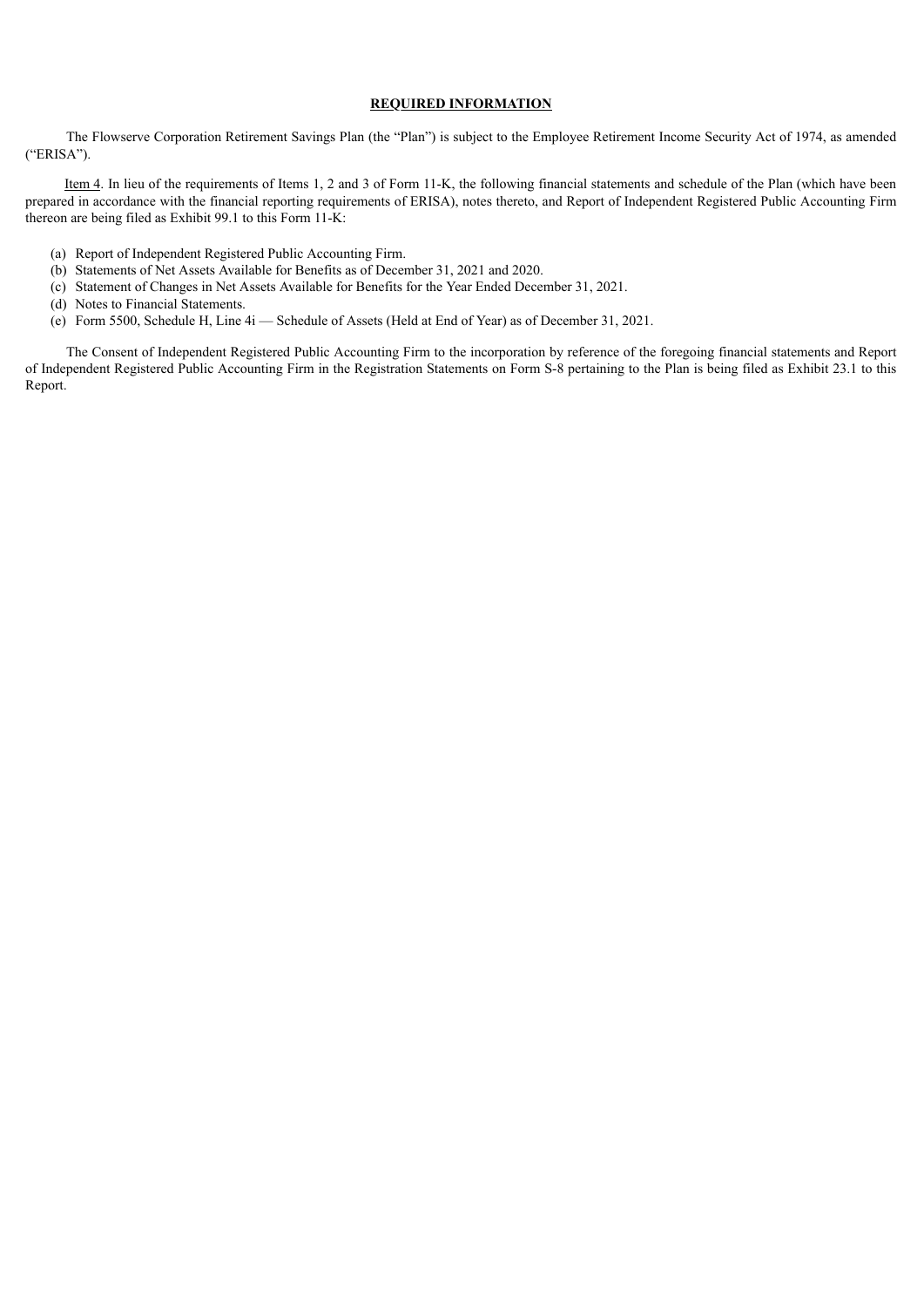#### **SIGNATURES**

The Plan. Pursuant to the requirements of the Securities Exchange Act of 1934, the Flowserve Corporation Pension and Investment Committee, which administers the Plan, has duly caused this annual report to be signed on behalf of the Plan by the undersigned hereunto duly authorized.

Flowserve Corporation Retirement Savings Plan

Date: June 10, 2022 /s/ Shannon Barcroft

Shannon Barcroft

Vice President, Compensation and Benefits On behalf of the Flowserve Corporation Pension and Investment Committee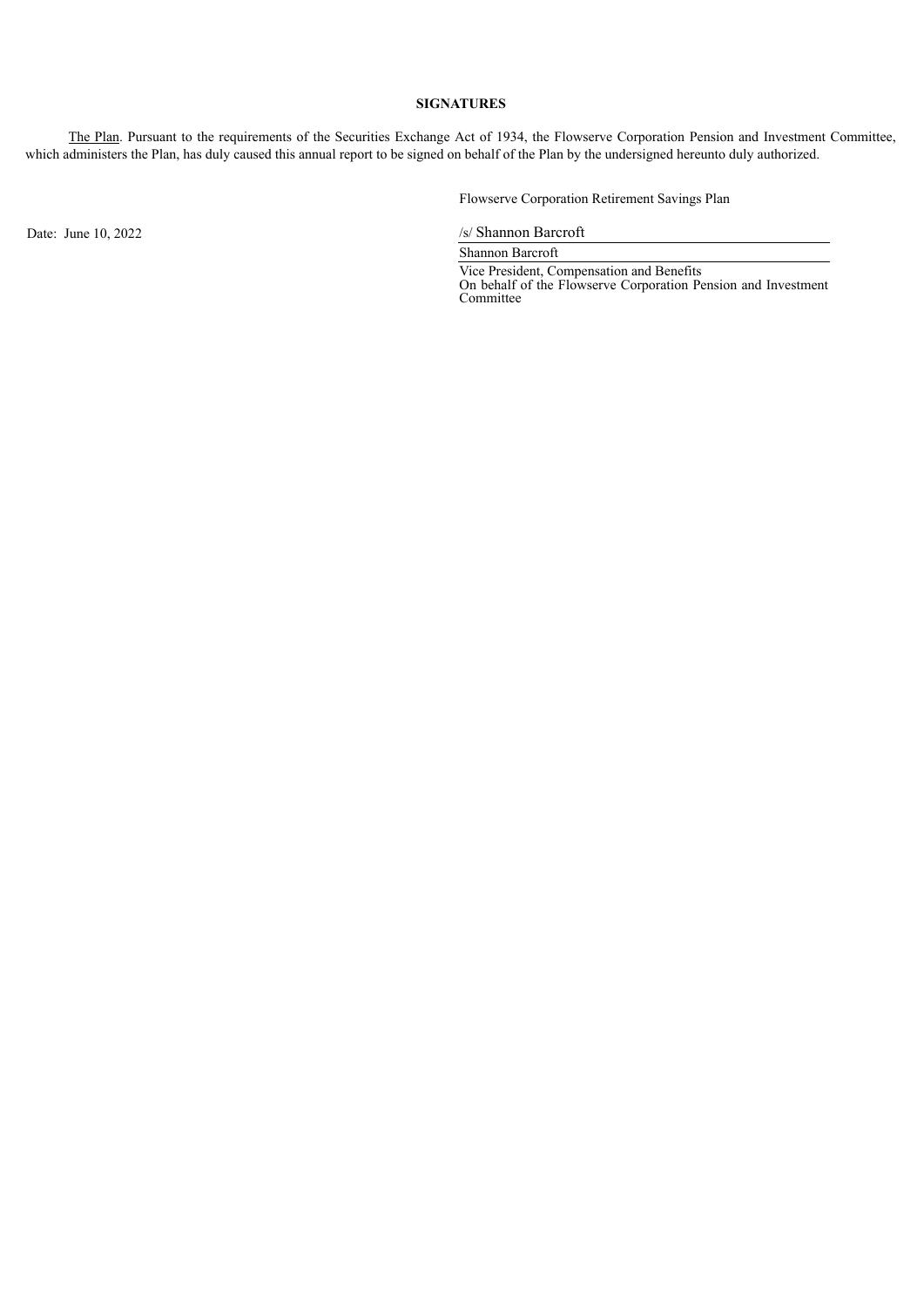#### **INDEX TO EXHIBITS**

The following Exhibits are being filed with this Annual Report on Form 11-K:

#### Exhibit

- 23.1 Consent of Independent Registered Public Accounting Firm
- 99.1 Annual Financial Statements of the Flowserve Corporation Retirement Savings Plan as of December 31, 2021 and 2020 and for the year ended December 31, 2021 with Report of Independent Registered Public Accounting Firm.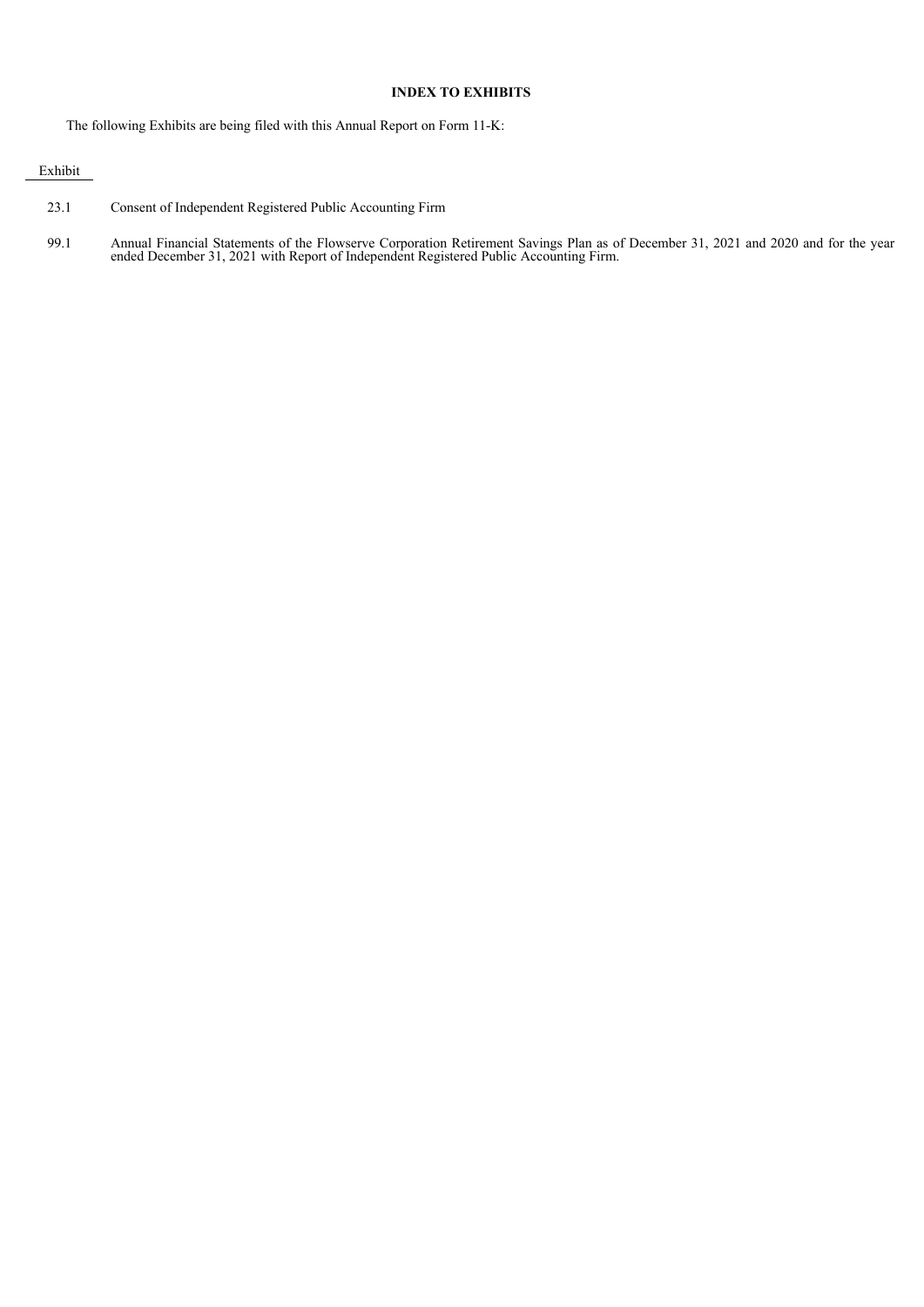#### **CONSENT OF INDEPENDENT REGISTERED PUBLIC ACCOUNTING FIRM**

We consent to the incorporation by reference in Registration Statement No. 333-82081 on Form S-8 of Flowserve Corporation of our report dated June 10, 2022, with respect to the statements of net assets available for benefits of the Flowserve Corporation Retirement Savings Plan as of December 31, 2021 and 2020, the related statement of changes in net assets available for benefits for the year ended December 31, 2021, and the related supplemental schedule of Form 5500, Schedule H, Line 4i – Schedule of Assets (Held at End of Year) as of December 31, 2021, which report appears in the December 31, 2021 annual report on Form 11-K of the Flowserve Corporation Retirement Savings Plan for the year ended December 31, 2021.

/s/ Whitley Penn LLP

Fort Worth, Texas June 10, 2022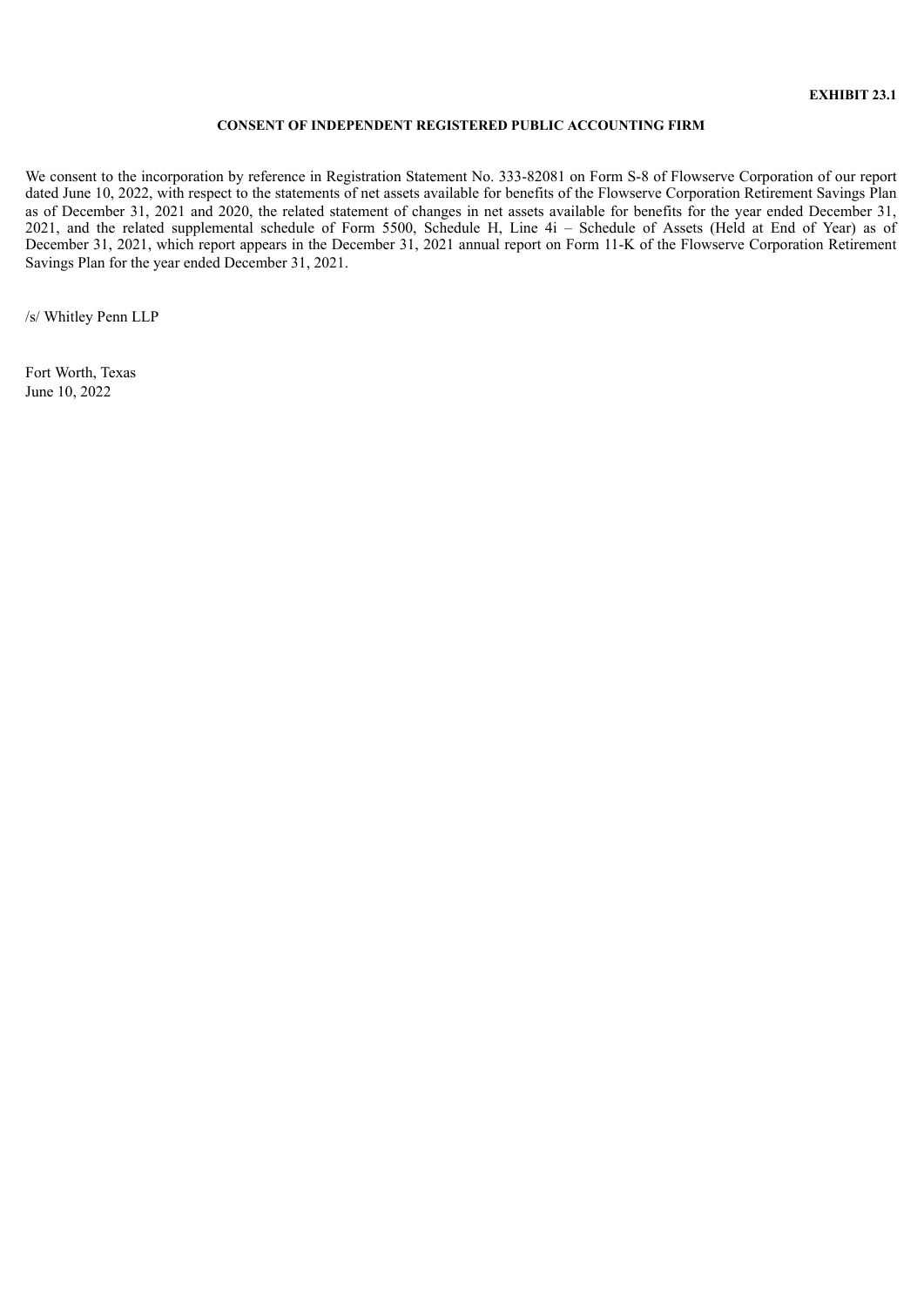**EXHIBIT 99.1**

# **FLOWSERVE CORPORATION RETIREMENT SAVINGS PLAN**

**FINANCIAL STATEMENTS AND SUPPLEMENTAL SCHEDULE**

**AS OF DECEMBER 31, 2021 AND 2020 AND FOR THE YEAR ENDED DECEMBER 31, 2021**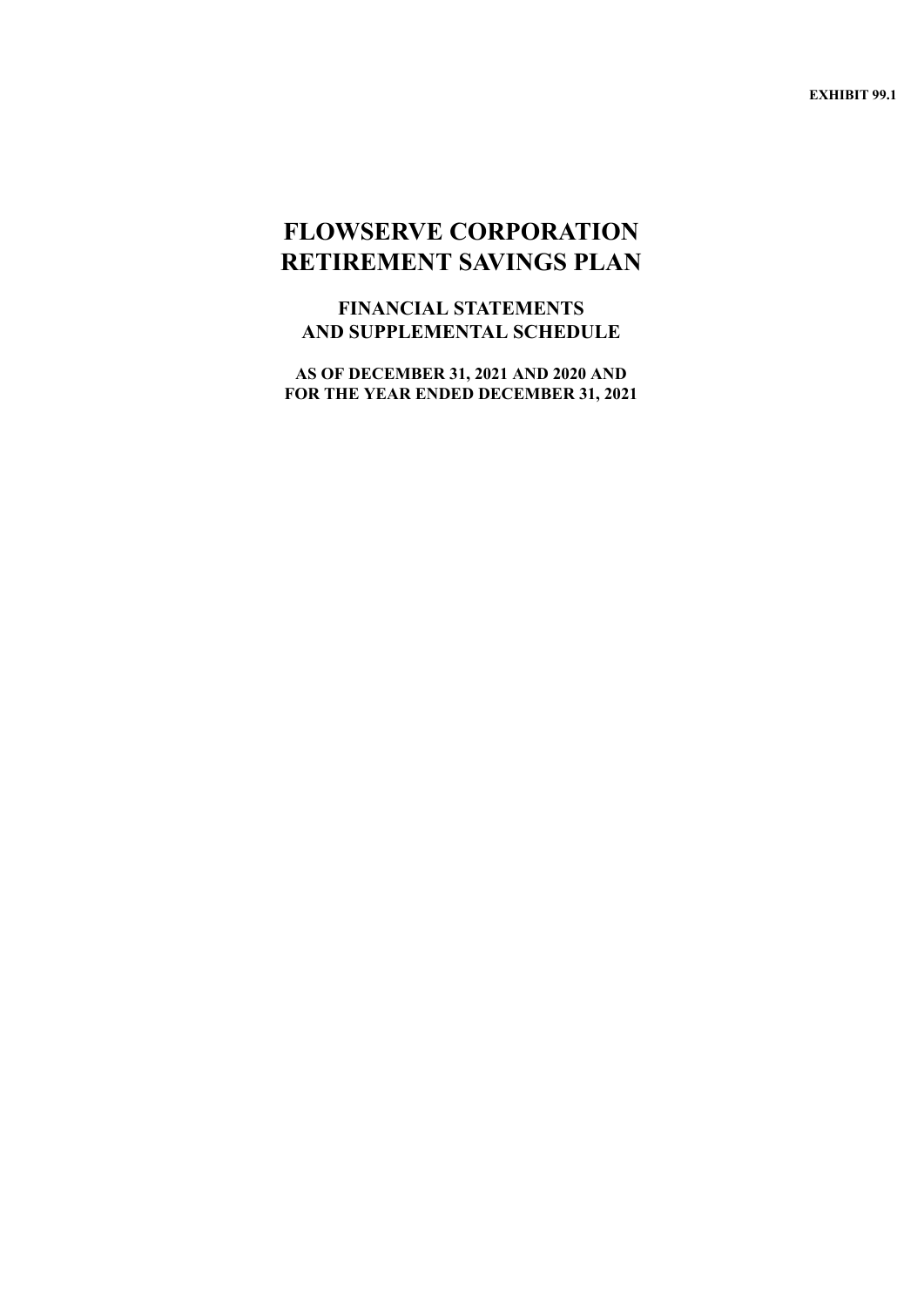## **INDEX**

<span id="page-6-0"></span>

| Report of Independent Registered Public Accounting Firm                                           |                |
|---------------------------------------------------------------------------------------------------|----------------|
| Financial Statements:                                                                             |                |
| Statements of Net Assets Available for Benefits as of December 31, 2021 and 2020                  | $\overline{2}$ |
| Statement of Changes in Net Assets Available for Benefits for the Year Ended December 31, 2021    | $\overline{3}$ |
| Notes to Financial Statements                                                                     | $\overline{4}$ |
| Supplemental Schedule:                                                                            |                |
| Form 5500, Schedule H, Line 4i – Schedule of Assets (Held at End of Year) as of December 31, 2021 | 12             |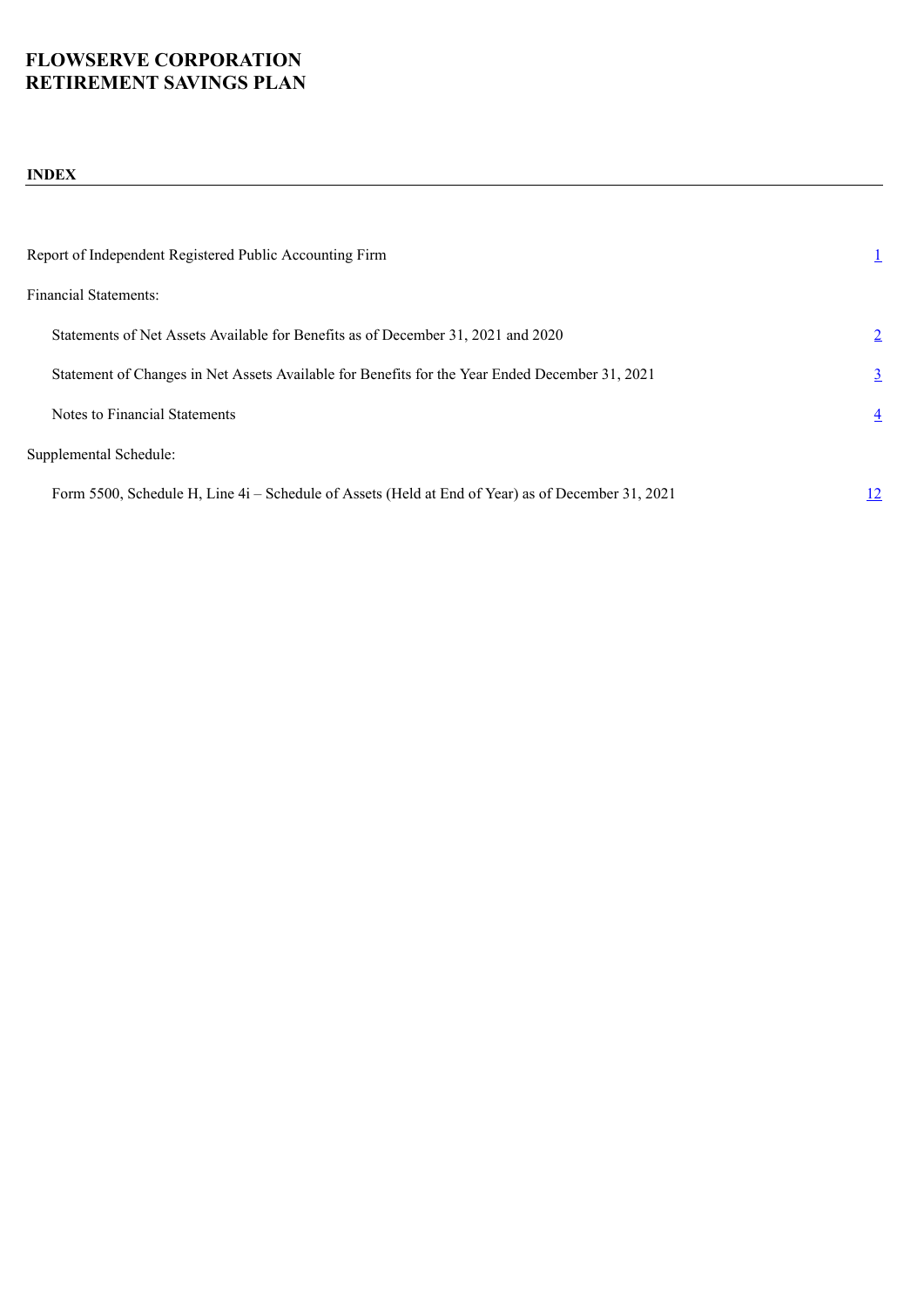### **REPORT OF INDEPENDENT REGISTERED PUBLIC ACCOUNTING FIRM**

To the Participants and Administrator of the Flowserve Corporation Retirement Savings Plan

#### **Opinion on the Financial Statements**

We have audited the accompanying statements of net assets available for benefits of the Flowserve Corporation Retirement Savings Plan (the "Plan") as of December 31, 2021 and 2020, and the related statement of changes in net assets available for benefits for the year ended December 31, 2021, and the related notes (collectively referred to as the "financial statements"). In our opinion, the financial statements present fairly, in all material respects, the net assets available for benefits of the Plan as of December 31, 2021 and 2020, and the changes in net assets available for benefits for the year ended December 31, 2021, in conformity with accounting principles generally accepted in the United States of America.

#### **Basis for Opinion**

These financial statements are the responsibility of the Plan's management. Our responsibility is to express an opinion on the Plan's financial statements based on our audits. We are a public accounting firm registered with the Public Company Accounting Oversight Board (United States) ("PCAOB") and are required to be independent with respect to the Plan in accordance with the U.S. federal securities laws and the applicable rules and regulations of the Securities and Exchange Commission and the PCAOB.

We conducted our audits in accordance with the standards of the PCAOB. Those standards require that we plan and perform the audit to obtain reasonable assurance about whether the financial statements are free of material misstatement, whether due to error or fraud.

Our audits included performing procedures to assess the risks of material misstatement of the financial statements, whether due to error or fraud, and performing procedures that respond to those risks. Such procedures included examining, on a test basis, evidence regarding the amounts and disclosures in the financial statements. Our audits also included evaluating the accounting principles used and significant estimates made by management, as well as evaluating the overall presentation of the financial statements. We believe that our audits provide a reasonable basis for our opinion.

#### **Supplemental Information**

The supplemental information in the accompanying schedule of Form 5500, Schedule H, Line 4i – Schedule of Assets (Held at End of Year) as of December 31, 2021, has been subjected to audit procedures performed in conjunction with the audit of the Plan's financial statements. The supplemental information is the responsibility of the Plan's management. Our audit procedures included determining whether the supplemental information reconciles to the financial statements or the underlying accounting and other records, as applicable, and performing procedures to test the completeness and accuracy of the information presented in the supplemental information. In forming our opinion on the supplemental information, we evaluated whether the supplemental information, including its form and content, is presented in conformity with the Department of Labor's Rules and Regulations for Reporting and Disclosure under the Employee Retirement Income Security Act of 1974. In our opinion, the supplemental information is fairly stated, in all material respects, in relation to the financial statements as a whole.

/s/ Whitley Penn LLP

We have served as the Plan's auditor since 2007.

<span id="page-7-0"></span>Fort Worth, Texas June 10, 2022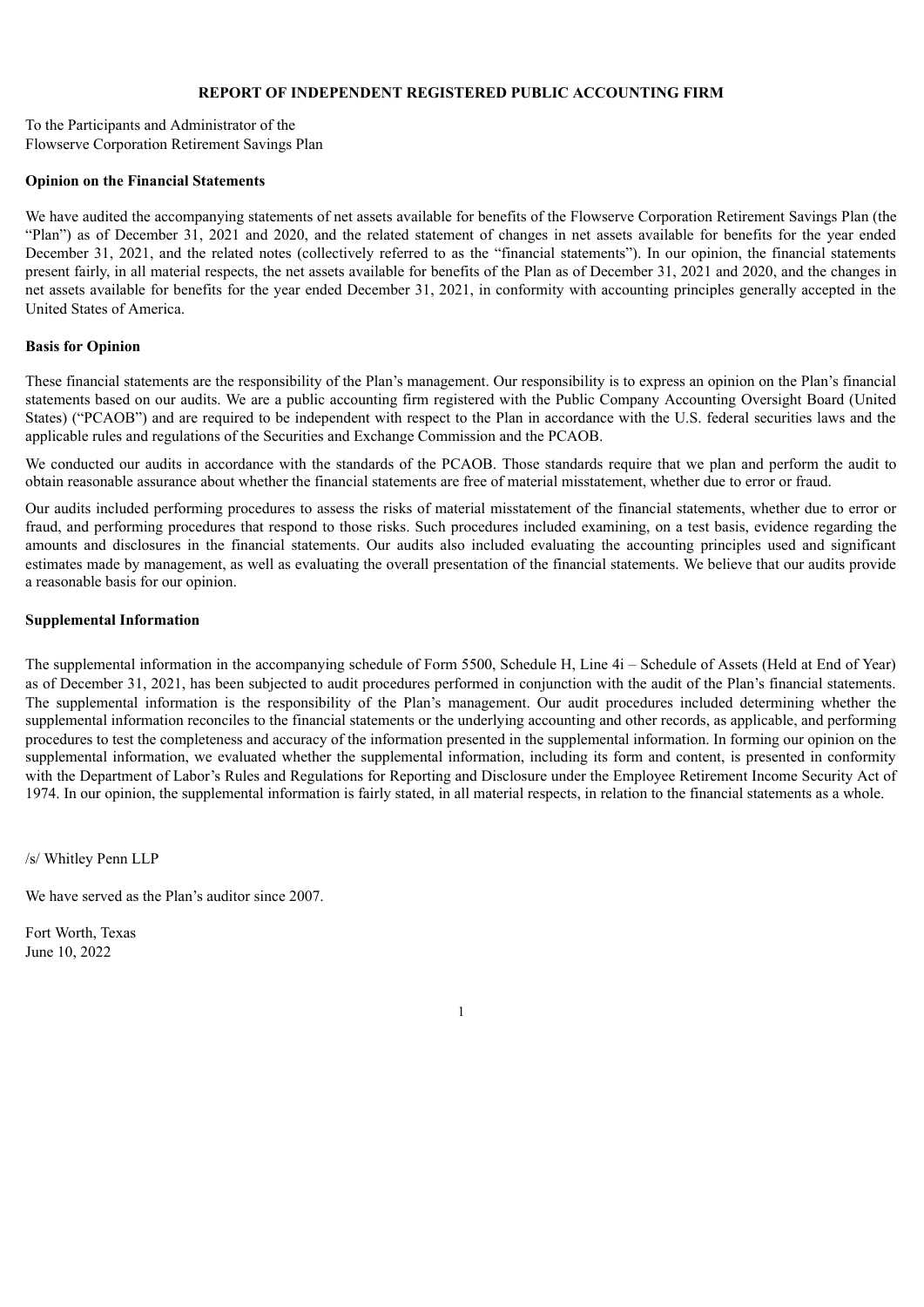## **STATEMENTS OF NET ASSETS AVAILABLE FOR BENEFITS**

|                                    |               | December 31, |               |                           |               |  |  |
|------------------------------------|---------------|--------------|---------------|---------------------------|---------------|--|--|
|                                    |               | 2021         |               |                           | 2020          |  |  |
|                                    | <b>ASSETS</b> |              |               |                           |               |  |  |
| Investments:                       |               |              |               |                           |               |  |  |
| Registered investment companies    |               | \$           | 415, 435, 537 | $\boldsymbol{\mathsf{S}}$ | 376,458,387   |  |  |
| Common and collective trusts       |               |              | 747,619,942   |                           | 684,376,954   |  |  |
| Flowserve Corporation common stock |               |              | 15,844,273    |                           | 21,540,107    |  |  |
| Total investments at fair value    |               |              | 1,178,899,752 |                           | 1,082,375,448 |  |  |
| Receivables:                       |               |              |               |                           |               |  |  |
|                                    |               |              |               |                           |               |  |  |
| Notes receivable from participants |               |              | 17,098,425    |                           | 18,080,355    |  |  |
| Total receivables                  |               |              | 17,098,425    |                           | 18,080,355    |  |  |
|                                    |               |              |               |                           |               |  |  |
| Net assets available for benefits  |               | \$           | 1,195,998,177 | \$                        | 1,100,455,803 |  |  |

<span id="page-8-0"></span>The accompanying notes are an integral part of these financial statements.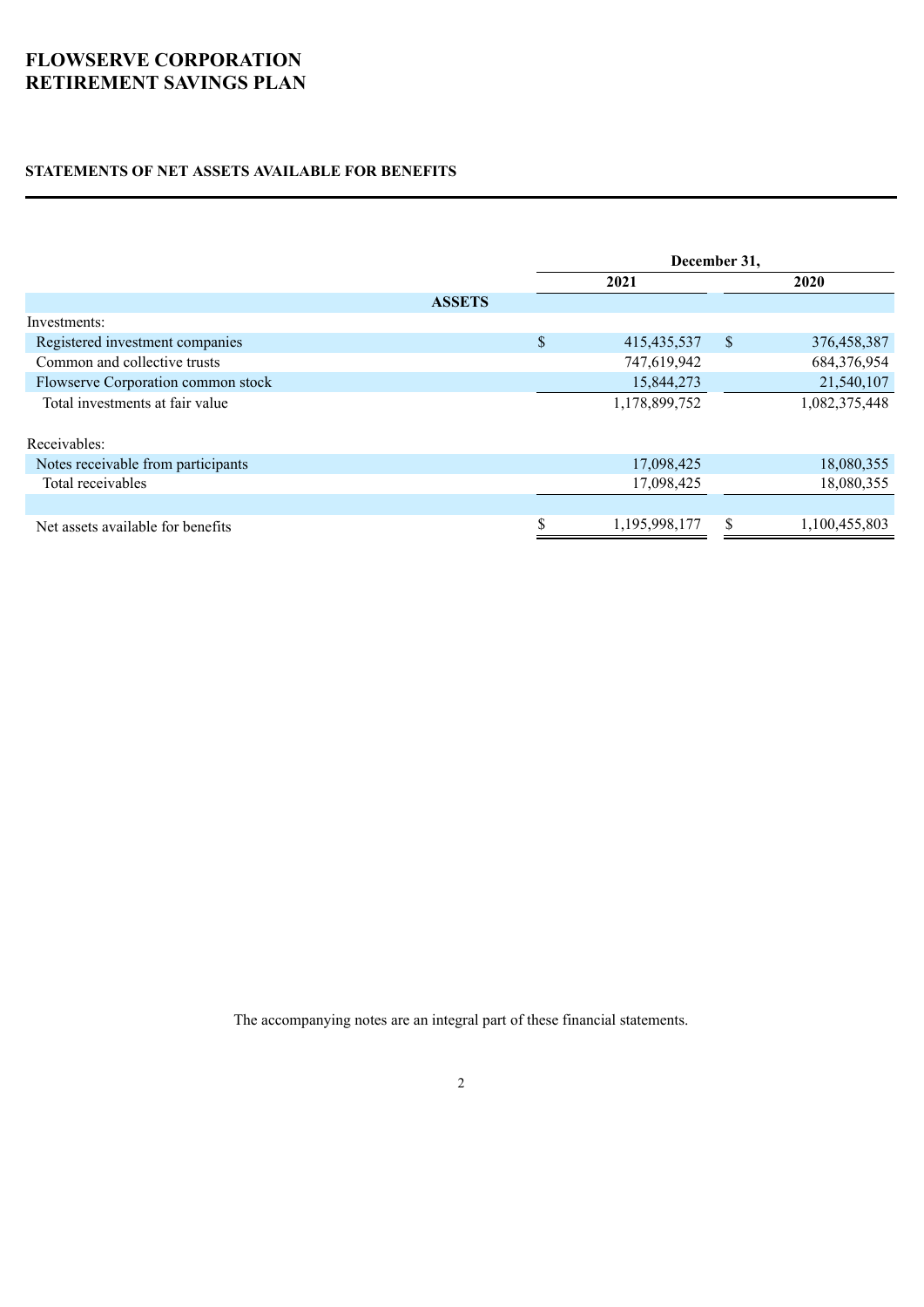### **STATEMENT OF CHANGES IN NET ASSETS AVAILABLE FOR BENEFITS FOR THE YEAR ENDED DECEMBER 31, 2021**

| <b>Additions to net assets</b>                        |                     |
|-------------------------------------------------------|---------------------|
| Investment income:                                    |                     |
| Net appreciation in fair value of investments         | \$<br>116,168,328   |
| Dividend income                                       | 29,643,052          |
| Interest income                                       | 1,751,359           |
| Total investment income                               | 147,562,739         |
| Contributions:                                        |                     |
| Employer                                              | 15,741,958          |
| Participant                                           | 44,686,544          |
| Total contributions                                   | 60,428,502          |
| Other:                                                |                     |
| Interest income on notes receivable from participants | 932,667             |
| Other additions                                       | 308,449             |
| Total other                                           | 1,241,116           |
| Total additions                                       | 209,232,357         |
| <b>Deductions from net assets</b>                     |                     |
| Benefits paid to participants                         | 113,550,408         |
| Other deductions                                      | 139,575             |
| Total deductions                                      | 113,689,983         |
| Increase in net assets available for benefits         | 95,542,374          |
| Net assets available for benefits:                    |                     |
| Beginning of year                                     | 1,100,455,803       |
| End of year                                           | \$<br>1,195,998,177 |
|                                                       |                     |

<span id="page-9-0"></span>The accompanying notes are an integral part of these financial statements.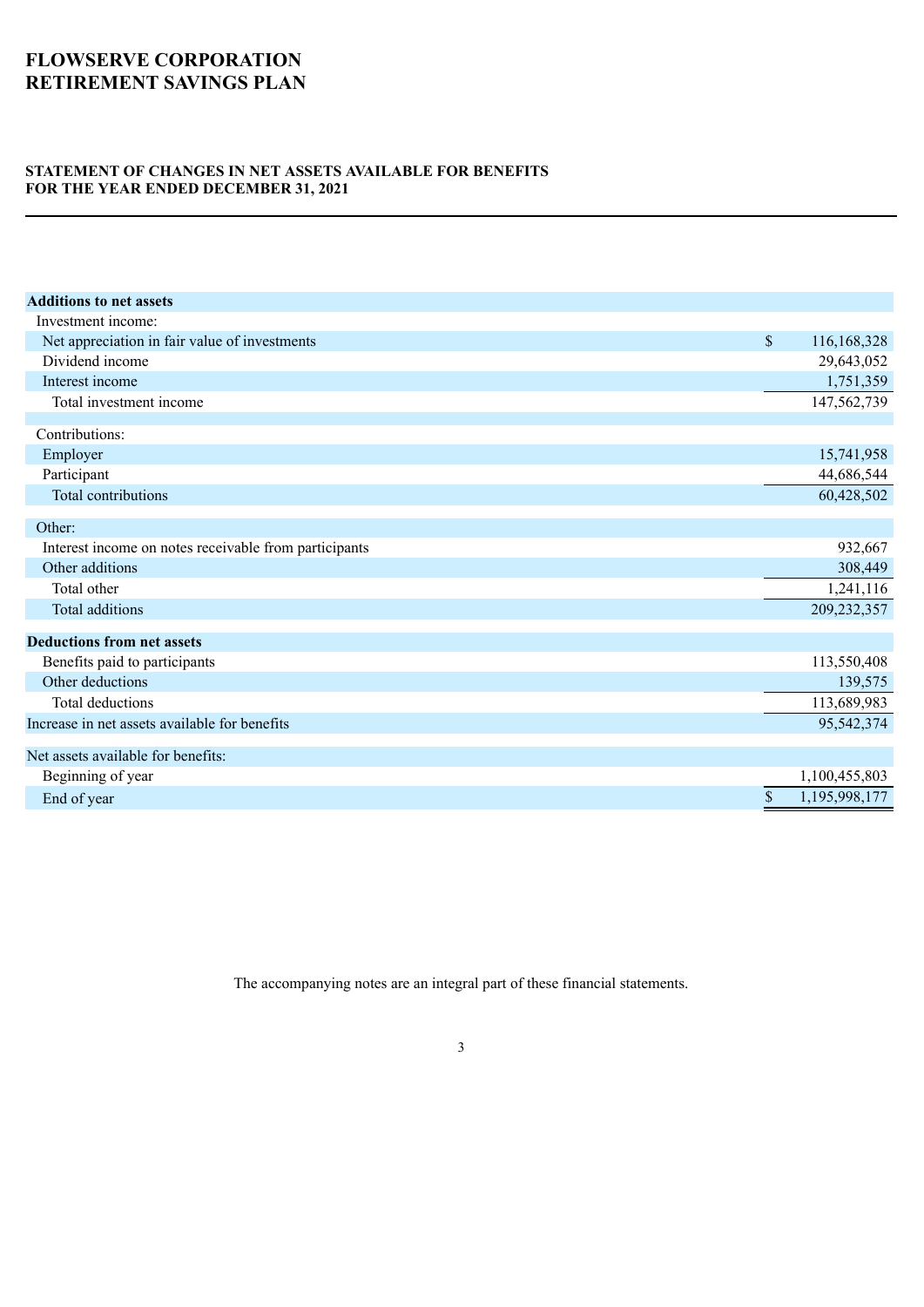#### **NOTES TO FINANCIAL STATEMENTS**

#### **1. DESCRIPTION OF THE PLAN**

The following description of the Flowserve Corporation Retirement Savings Plan (the "Plan") provides only general information. Participants should refer to the Plan document for a more complete description of the Plan's provisions.

#### **General and eligibility**

The Plan is a defined contribution plan. Full-time and part-time employees of Flowserve Corporation and its wholly-owned subsidiaries (collectively, the "Company") who are located in the United States ("U.S.") are eligible to participate in the Plan upon commencement of their employment. The Plan is subject to the provisions of the Employee Retirement Income Security Act of 1974, as amended ("ERISA").

#### **Participant accounts**

Each participant account is credited with the participant's contributions, the employer's contributions and an allocation of investment income from each fund that the participant is invested in as defined in the Plan document. The benefit to which a participant is entitled is the benefit that can be provided from the participant's vested account. Additionally, the Plan has certain expenses that are deducted from participant accounts.

#### **Contributions**

Participants contribute a percentage of their compensation on a pre-tax and/or after-tax basis, as defined in the Plan document. Unless eligible participants elect otherwise, they automatically contribute 3% of eligible compensation to the Plan, which will automatically increase by 1% each year until contributions reach 10% of eligible compensation. Additionally, the maximum contribution rate for participants is generally 50% of eligible compensation, of which up to \$19,500 (the maximum annual salary deferral contribution limit as set forth by the Internal Revenue Code (the "Code") for 2021) may be made pre-tax. All participants who were eligible to make elective deferrals under the Plan and who had attained age 50 before the close of the year were eligible to make additional catch-up contributions of up to \$6,500 during 2021. Participant contributions are invested based on each participant's election.

The Company matches 75% of participant contributions up to 6% of eligible compensation, except for union employees represented by the:

- United Steelworkers of America at the Vernon, California facility;
- United Steelworkers of America, AFL-CIO-CLC, District 30 Local Number 3320 at the Dayton, Ohio facility;

Each of the above exception groups receives Company matching contributions of 50% of participant contributions up to 6% of eligible compensation.

Company matching contributions are made in cash and allocated among a participant's account in the same percentage in which the participant directs his or her contributions.

The Plan allows all participant and employer contributions and amounts allocated to participant accounts to be invested in accordance with participant investment directions.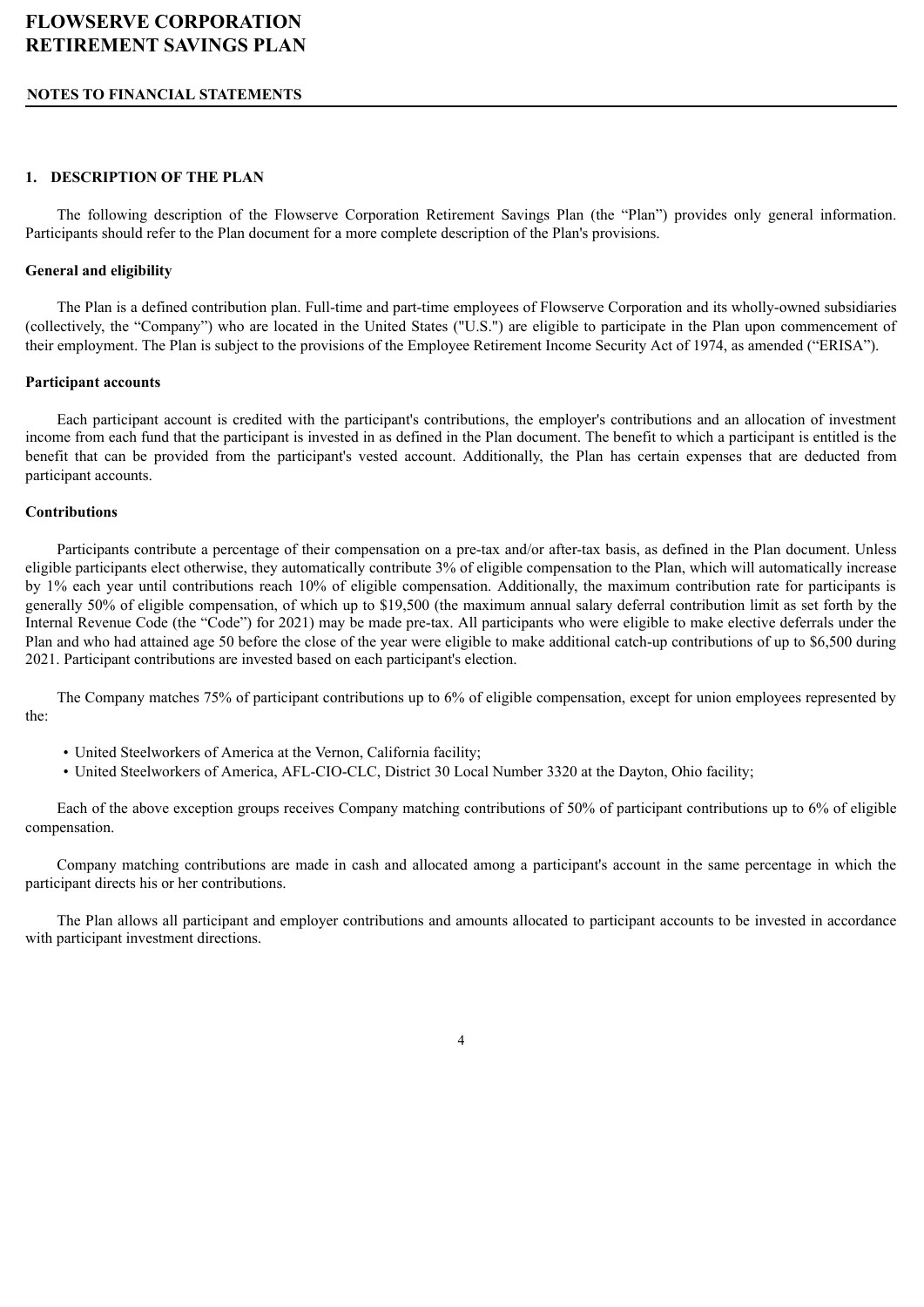#### **NOTES TO FINANCIAL STATEMENTS (CONTINUED)**

#### **Vesting**

Participants are immediately vested in their contributions and associated earnings thereon. Participants become 20% vested in the Company's contributions and associated earnings after one year of service. Vesting increases by 20% for each additional year of service until a participant becomes fully vested after five years of service.

#### **Forfeitures**

Forfeitures are used to reduce the Company's contributions. During 2021, participants forfeited \$1,206,428 of non-vested account balances. In 2021, employer contributions were reduced by \$1,166,637 from previously forfeited balances, in accordance with the Plan document. Unutilized forfeitures at December 31, 2021 and 2020 were \$68,572 and \$28,781, respectively.

#### **Payment of benefits**

Terminated participants may be paid their vested balance in a lump sum or rollover as soon as administratively possible after their date of termination. Active participants who qualify for an in-service withdrawal may be paid their benefits in a single sum cash payment or rollover as soon as administratively possible after the approval of their withdrawal application.

#### **Administration**

The Plan is administered by the Pension and Investment Committee (the "Plan Administrator"), which is appointed by the Board of Directors of the Company.

#### **Participant loans**

Subject to certain limitations set forth in the Plan document, participants may borrow from their vested account balances using their account balance as collateral. Participants may borrow an aggregate maximum of the lesser of:

- \$50,000, subject to certain adjustments as set forth in the Plan document, or
- One-half of the participant's vested account balance at the time the loan is made.

General-purpose loans have a maximum term of five years, while primary residence loans have a maximum term of 15 years. Loan repayments are generally made via bi-weekly payroll deductions. Loans bear interest at rates that become fixed at loan inception, based on prevailing interest rates at loan inception. Loans outstanding at December 31, 2021 and 2020 had interest rates ranging from 4.25% to 9.25%.

#### **Plan termination**

Although it has not expressed any intent to do so, the Company may terminate the Plan at any time in accordance with ERISA requirements. In the event of termination of the Plan, distribution would be made to participants in the amounts of their respective account balances. In the event of Plan termination, all components of a participant's balance become 100% vested.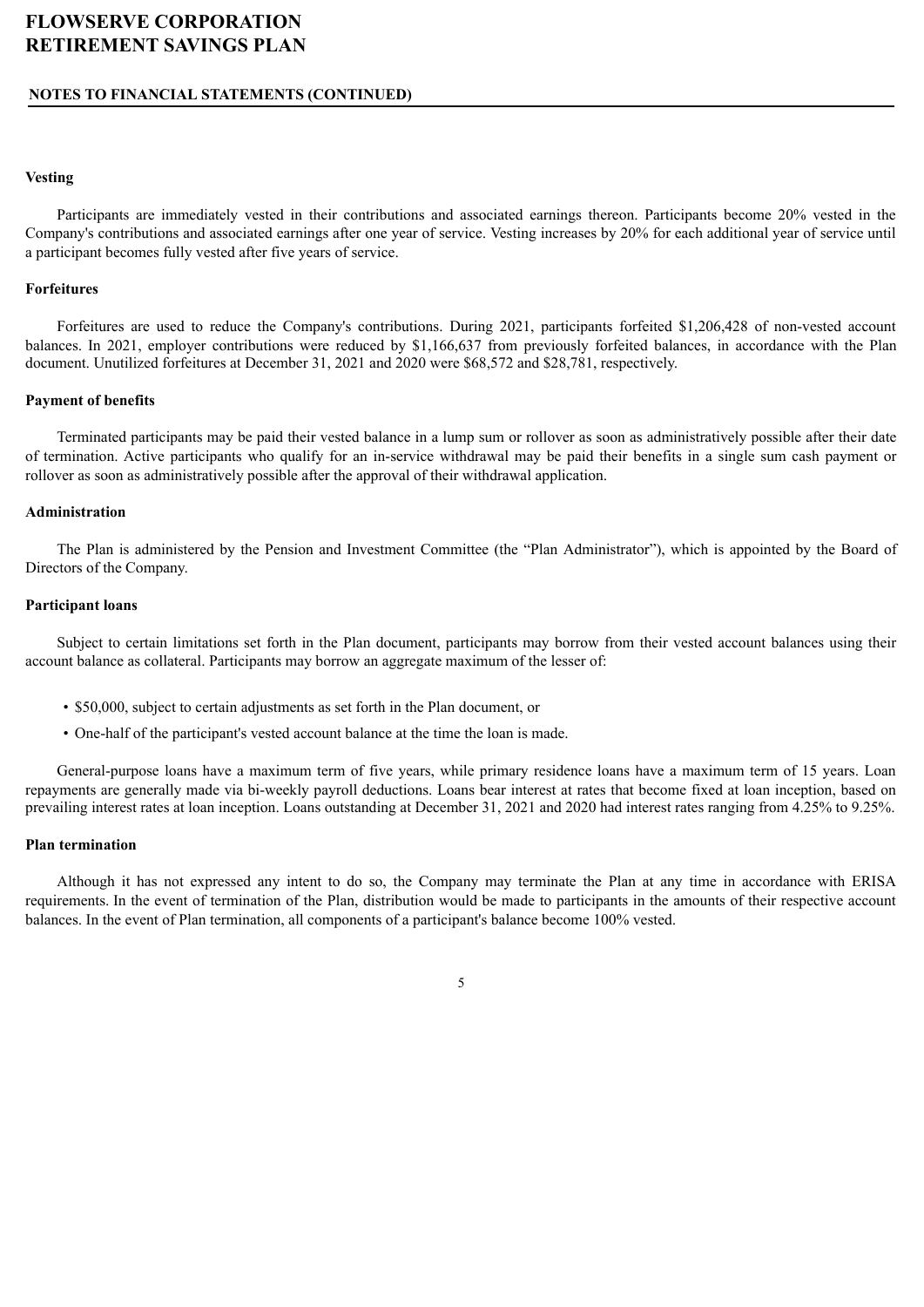## **NOTES TO FINANCIAL STATEMENTS (CONTINUED)**

## **2. SUMMARY OF SIGNIFICANT ACCOUNTING POLICIES**

### **Basis of accounting**

The accompanying financial statements have been prepared on the accrual basis of accounting in accordance with accounting principles generally accepted in the U.S. ("U.S. GAAP").

### **Investment valuation and income recognition**

The Plan's investments in shares of registered investment companies are stated at fair value based on quoted market prices. The Plan's investments in common and collective trusts are valued based on the net asset value ("NAV"), or equivalent, as a practical expedient for fair value. The NAV is based on the value of the underlying assets owned by the fund, minus its liabilities, and then divided by the number of shares outstanding. The Plan's investments in Flowserve Corporation common stock are stated at fair value as quoted on a recognized securities exchange and are valued at the last reported sales price on the last business day of the year.

The Plan accounts for its investments in accordance with Financial Accounting Standards Board Accounting Standards Codification ("ASC") 962, "Plan Accounting - Defined Contribution Pension Plans." As required by ASC 962, the accompanying statements of net assets available for benefits present the fair value of the Plan's investments.

Purchases and sales of investments are recorded on a trade-date basis. Interest income is accrued when earned. Dividend income is recorded on the ex-dividend date.

The Plan's investments are exposed to various risks, such as interest rate, market and credit risks. Due to the level of risk associated with the Plan's investments, it is at least reasonably possible that changes in the values of such investments could occur in the near term and that such changes could materially affect participant account balances and the amounts reported in the accompanying financial statements.

### **Determination of unrealized appreciation (depreciation)**

The Plan presents in the statement of changes in net assets available for benefits the net appreciation (depreciation) in the fair value of its investments, which consists of realized gains or losses on investments sold during the year and the unrealized appreciation (depreciation) on those investments held at the end of the year.

## **Contributions**

Contributions from the Company and participants are accrued as they become obligations of the Company, as determined by the Plan's administrator, and in the period in which they are deducted, in accordance with salary deferral agreements.

### **Notes receivable from participants**

Participant loans are valued at the unpaid principal balance plus any accrued but unpaid interest. Interest income is recorded when earned.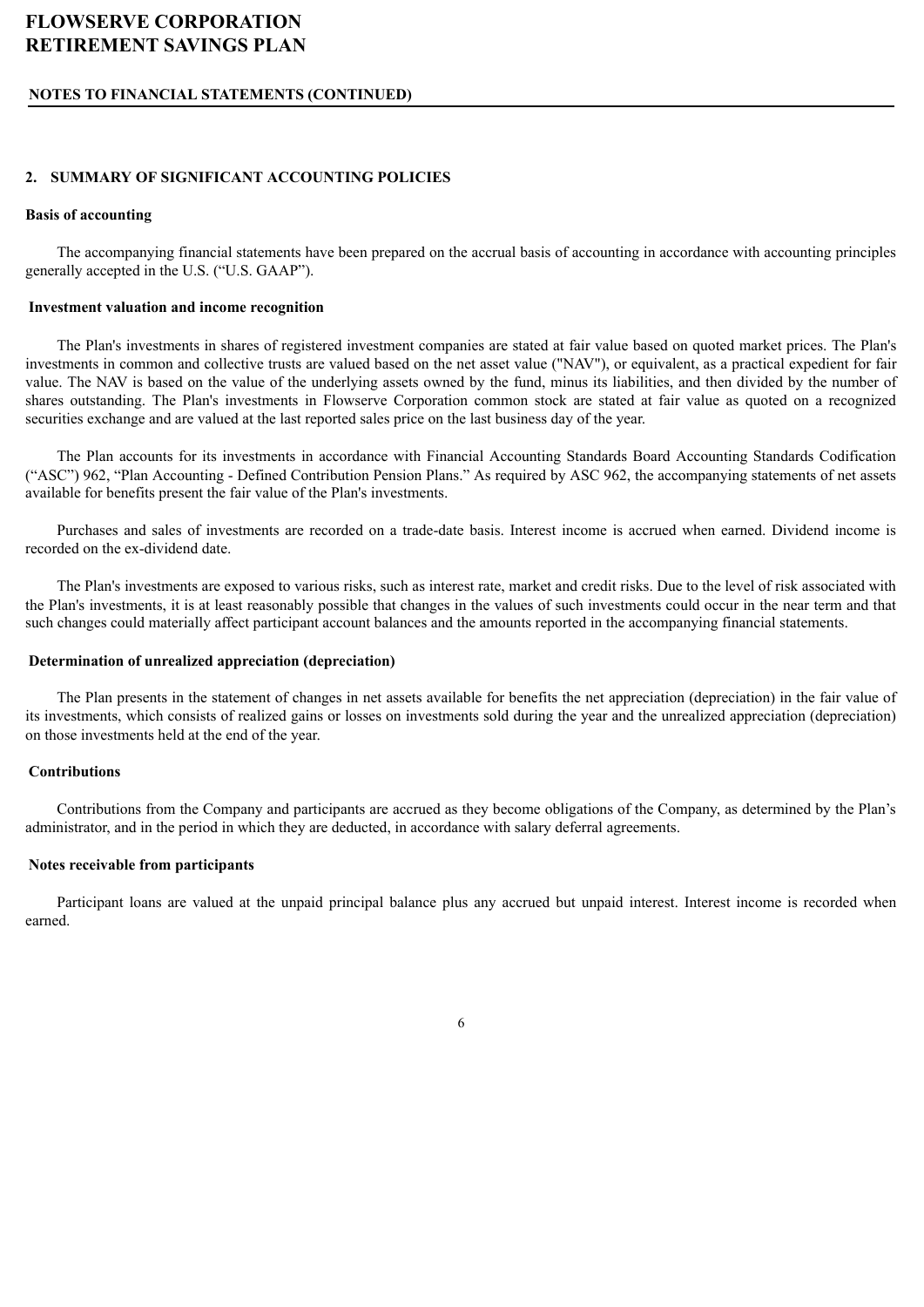#### **NOTES TO FINANCIAL STATEMENTS (CONTINUED)**

#### **Use of estimates**

The preparation of financial statements in conformity with U.S. GAAP requires management to make estimates and assumptions that affect certain reported amounts of net assets available for benefits and disclosure of contingent assets and liabilities at the date of the financial statements and reported amounts of changes in net assets available for benefits during the reporting period. Actual results may differ from these estimates.

#### **Benefits**

Benefits are recorded when paid.

#### **CARES Act**

On March 27, 2020, President Trump signed into law the "Coronavirus Aid, Relief, and Economic Security Act" ("CARES Act"). The CARES Act, among other things, includes several relief provisions available to tax-qualified retirement plans and their participants. Plan management evaluated the relief provisions available to plan participants under the CARES Act and implemented the following provisions as a way of providing additional access to retirement funds should a financial need arise due to the pandemic:

- **•** Special coronavirus distributions up to \$100,000 without penalty; and
- Extend the period for loan repayments, if applicable.

The ability to utilize the provisions of the CARES Act ceased as of December 31, 2020, although special coronavirus distribution repayment rules remain in effect.

#### **Accounting developments**

*Pronouncements Implemented*

None

#### *Pronouncements Not Yet Implemented*

None

#### **3. COMMON AND COLLECTIVE TRUST FUNDS**

The Plan's investments in common and collective trusts include the T. Rowe Price Retirement Dated Trusts Series ("Dated Trusts"), Wellington CIF Small Cap Opp. Portfolio ("Wellington Trust") and T. Rowe Price Stable Value Common Trust Fund ("Value Trust"), which hold fully benefit-responsive investment contracts. The Plan uses NAV (or equivalent) as a practical expedient to determine the fair value of the common and collective trust funds.

The objective of the Dated Trusts is to provide the highest total return over time through both capital growth and income consistent with an emphasis on capital growth based on the participant's anticipated retirement age. The NAV for the Dated Trusts is based on the fair value of the underlying investments held by the fund less their liabilities. The beneficial interest of each participant is represented by units. Redemption for the Dated Trusts is permitted daily with no other restrictions and there are no unfunded commitments.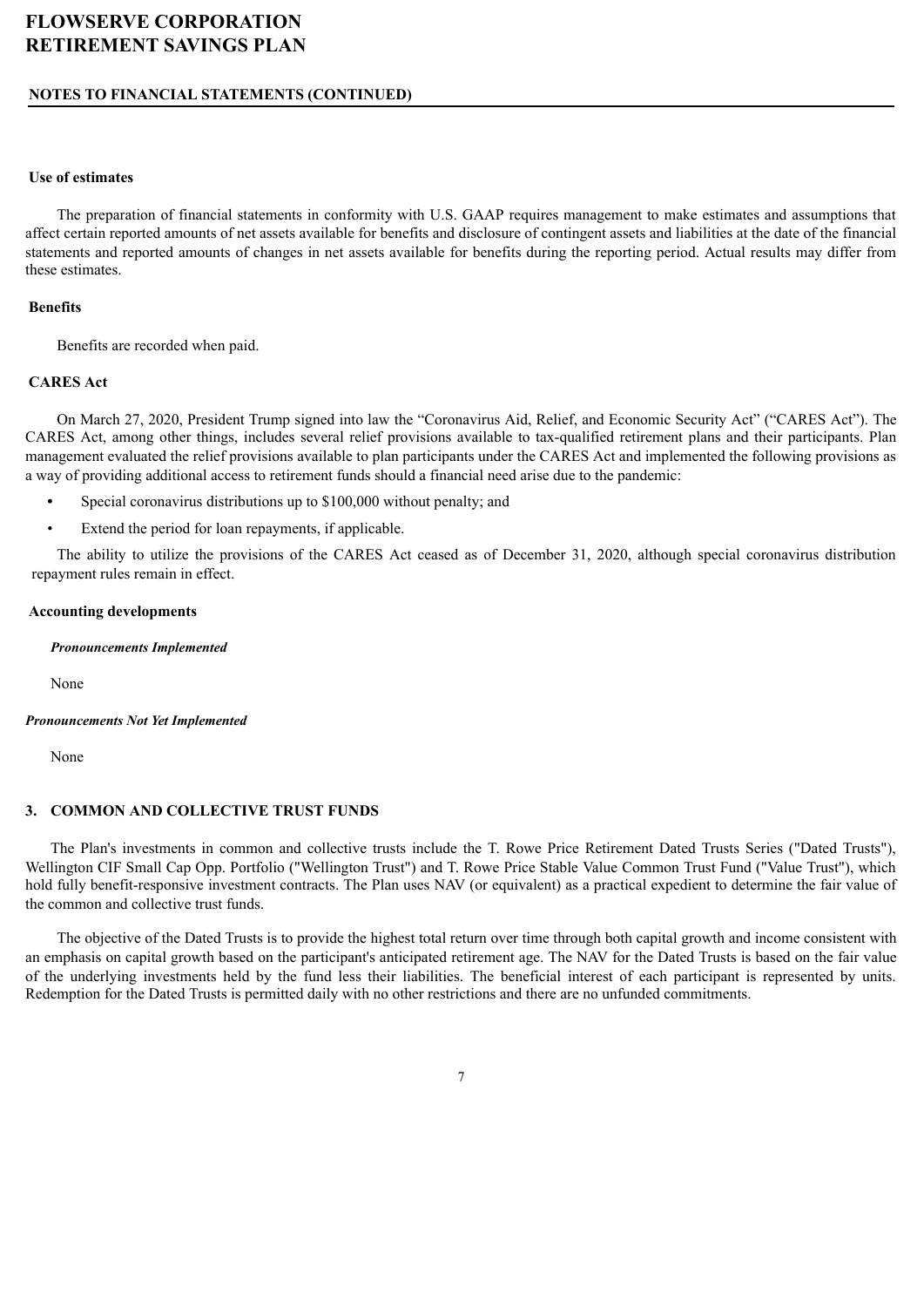#### **NOTES TO FINANCIAL STATEMENTS (CONTINUED)**

The objective of the Wellington Trust is to provide long-term total return in excess of Russell 2000 index. The NAV for the Wellington Trust is based on the fair value of the underlying investments held by the fund less their liabilities. The beneficial interest of each participant is represented by units. Redemption for the Wellington Trust is permitted daily and there are no notice periods or unfunded commitments.

The objective of the Value Trust is to maximize current income and maintain principal stability by investing primarily in a diversified portfolio of guaranteed investment contracts, bank investment contracts and separate account contracts. The beneficial interest of each participant is represented by units. Units are issued and redeemed daily at the Value Trust's constant NAV of \$1 per unit. Distribution to the Value Trust unit holders is declared daily from the net investment income and automatically reinvested in the fund on a monthly basis, when paid. It is the policy of the fund to use its best efforts to maintain a stable value of \$1 per unit and there are no unfunded commitments.

Under the terms of the fund's declaration of trust for both the Dated Trusts and the Value Trust, the Plan would be required to provide an advance written notice prior to redeeming the trust units of 90-days and 12 to 30 months, respectively. The notice period for both the Dated Trusts and the Value Trust funds may be shortened or waived by the trustee's discretion.

#### **4. RELATED PARTIES AND PARTY-IN-INTEREST TRANSACTIONS**

Party-in-interest transactions include those with fiduciaries or employees of the Plan, any person who provides services to the Plan, an employer whose employees are covered by the Plan, an employee organization whose members are covered by the Plan, a person who owns 50% or more of such an employer or employee organization, or relatives of such aforementioned persons.

Certain investments are shares of funds managed by affiliates of T. Rowe Price Trust Company which is the trustee as defined by the Plan and, therefore, transactions with these registered investment companies and common and collective trusts qualify as party-in-interest transactions, which are exempt from the prohibited transaction rules.

Additionally, the Plan holds investments in the Company's common stock and notes receivable from participants. Transactions in the Company's common stock qualify as both party-in-interest and related-party transactions, and transactions in the Plan's notes receivable from participants qualify as party-in-interest transactions. Transactions in both the Company's common stock and the Plan's notes receivable from participants are exempt from the prohibited transaction rules. The Plan paid certain expenses related to plan operations and investment activities to various service providers. These transactions are also party-in-interest transactions under ERISA.

#### **5. INCOME TAX STATUS**

The Plan has received a determination letter from the Internal Revenue Service dated December 22, 2016, stating that the Plan, as then designed and operated, qualified under Section 401(a) of the Code and, therefore, the related trust is exempt from taxation. The Plan has been amended since receiving the determination letter.

The Plan Administrator believes the Plan has been operated in compliance with the applicable requirements of the Code throughout 2021 and 2020; therefore, the Plan and the related trust are exempt from taxation. The Plan is subject to routine audits by taxing jurisdictions; however, there are currently no audits for any tax periods in progress. The Plan Administrator believes it is no longer subject to income tax examination for years prior to 2018.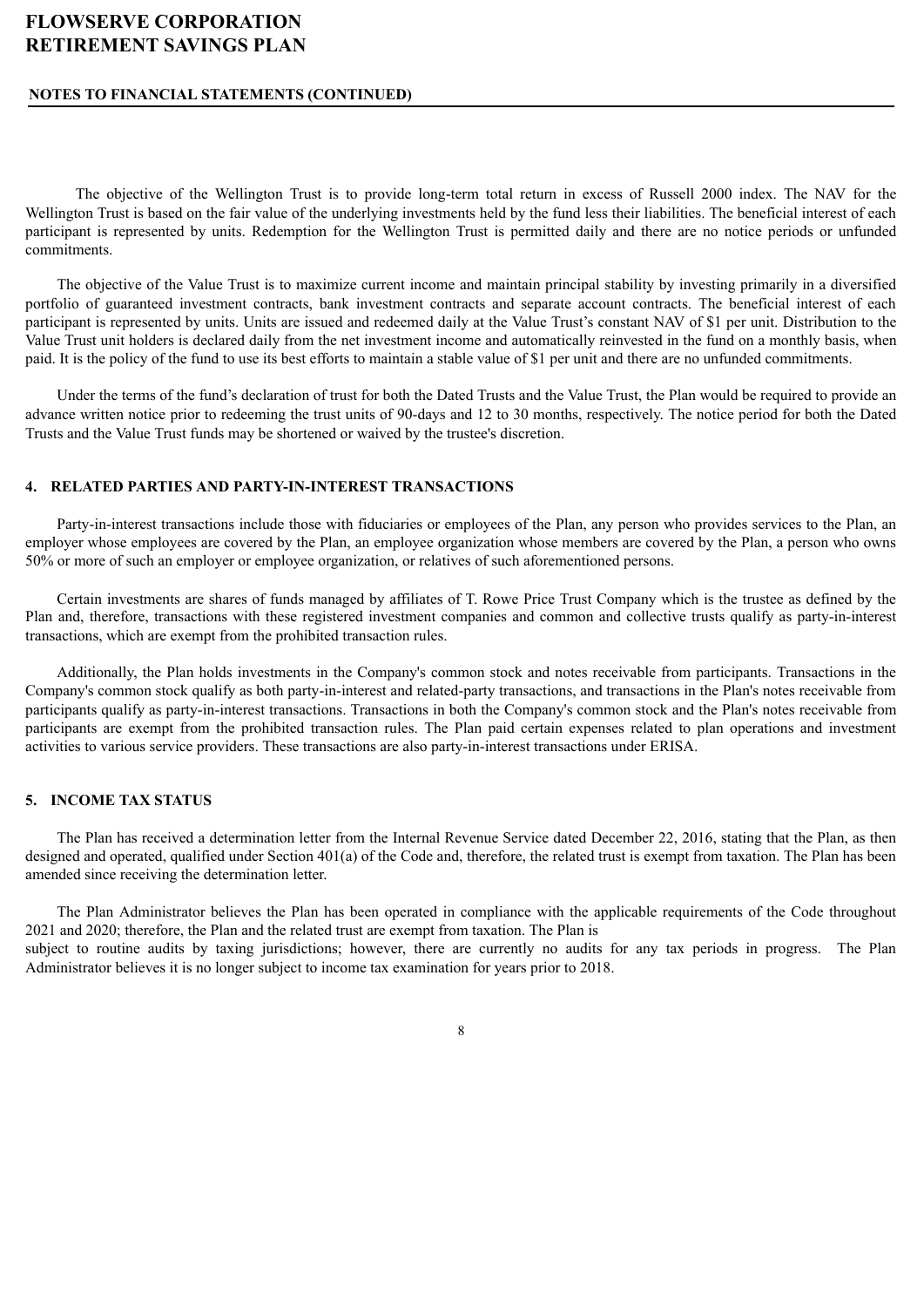#### **NOTES TO FINANCIAL STATEMENTS (CONTINUED)**

#### **6. FAIR VALUE OF INVESTMENTS**

The Plan's investments, shown below, are presented at fair value. Fair value is defined as the price that would be received to sell an asset or paid to transfer a liability in an orderly transaction between market participants at the measurement date. Where available, fair value is based on observable market prices or parameters or derived from such prices or parameters. Where observable prices or inputs are not available, valuation models may be applied. For further discussions on how the fair values of the Plan's investments are calculated, see Note 3 to the financial statements included in this report.

Investments are recorded at fair value in the statements of net assets available for benefits and categorized based upon the level of judgment associated with the lowest level of significant inputs used to measure their fair values. Hierarchical levels, as defined by ASC 820, "Fair Value Measurements," are directly related to the amount of subjectivity associated with the inputs to fair valuation of these assets, and are as follows:

Level I - Inputs are unadjusted, quoted prices in active markets for identical assets at the measurement date.

Level II - Inputs (other than quoted prices included in Level I) are either directly or indirectly observable for the asset through correlation with market data at the measurement date and for the duration of the instrument's anticipated life. As of December 31, 2021 and 2020 the Plan held no investments in Level II assets.

Level III - Inputs reflect the best estimate of what market participants would use in pricing the asset at the measurement date. Consideration is given to the risk inherent in the valuation technique and the risk inherent in the inputs to the model. As of December 31, 2021 and 2020 the Plan held no investments in Level III assets. The fair values of the Plan's investments were:

|                                       |              | December 31, 2021 |       |               |  |
|---------------------------------------|--------------|-------------------|-------|---------------|--|
|                                       |              | <b>Level I</b>    | Total |               |  |
| Registered investment companies       | <sup>S</sup> | 415, 435, 537     |       | 415, 435, 537 |  |
| Common and collective trusts $(a)(b)$ |              |                   |       | 747,619,942   |  |
| Flowserve Corporation common stock    |              | 15,844,273        |       | 15,844,273    |  |
| Total investments                     | S            | 431,279,810       |       | 1,178,899,752 |  |

|                                       |    | <b>December 31, 2020</b> |  |               |  |  |
|---------------------------------------|----|--------------------------|--|---------------|--|--|
|                                       |    | <b>Level I</b>           |  | Total         |  |  |
| Registered investment companies       | \$ | 376,458,387              |  | 376,458,387   |  |  |
| Common and collective trusts $(a)(b)$ |    |                          |  | 684,376,954   |  |  |
| Flowserve Corporation common stock    |    | 21,540,107               |  | 21,540,107    |  |  |
| Total investments                     | S  | 397,998,494              |  | 1,082,375,448 |  |  |

(a) The fair values of the investments have been estimated using the NAV (or an equivalent) expedient.

(b) Common and collective trusts, further outlined in Note 3.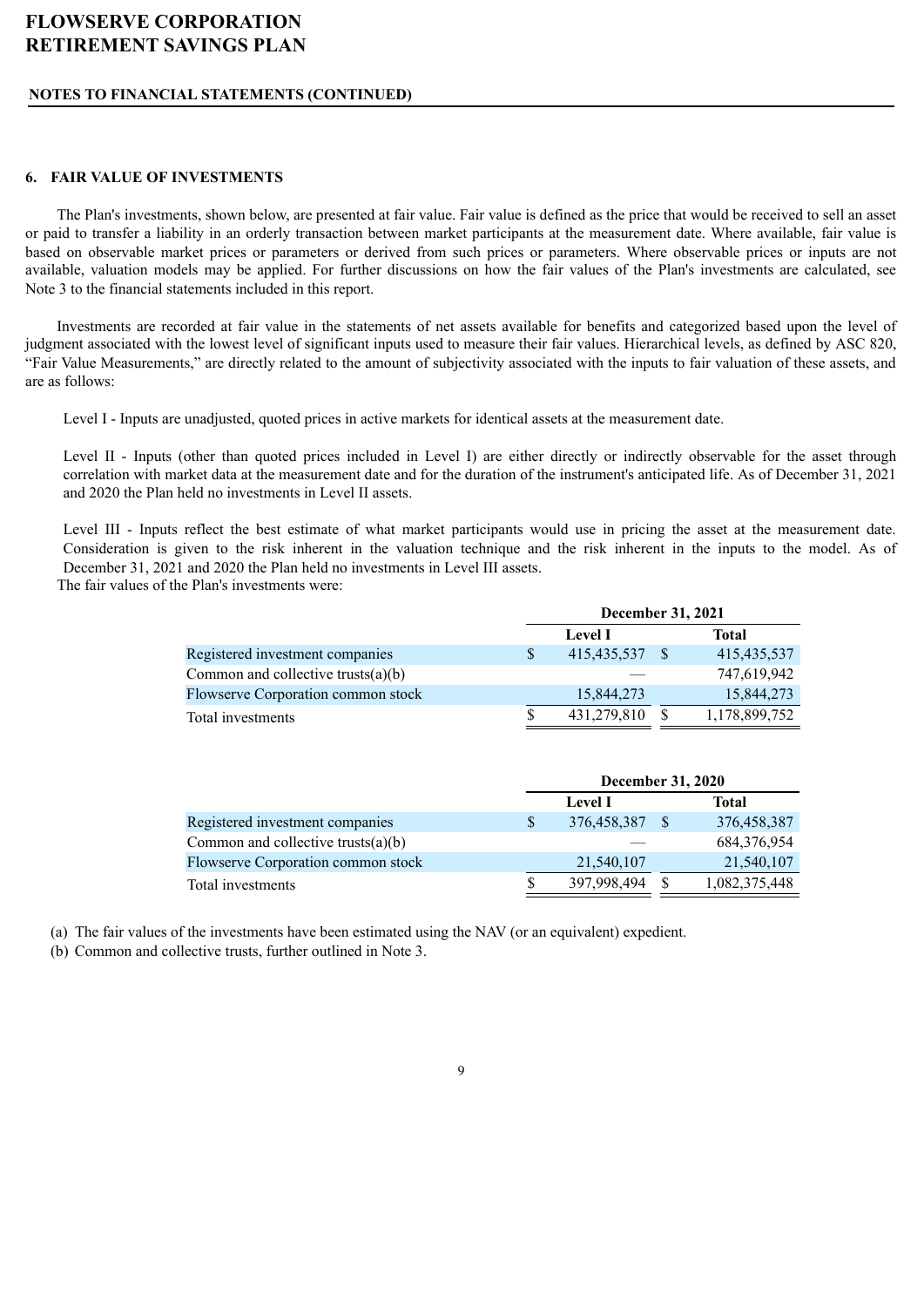### **NOTES TO FINANCIAL STATEMENTS (CONTINUED)**

#### **7. FORM 5500 RECONCILIATION**

The following is a reconciliation of net assets available for benefits per the accompanying financial statements to the Form 5500 at December 31, 2021 and 2020:

|                                                                                                         | December 31,       |  |               |
|---------------------------------------------------------------------------------------------------------|--------------------|--|---------------|
|                                                                                                         | 2021               |  | 2020          |
| Net assets available for benefits per the financial statements                                          | $1,195,998,177$ \$ |  | 1,100,455,803 |
| Amounts deemed distributions of participant loans as reflected in the Form 5500 for the current<br>year | (130,779)          |  | (28,650)      |
| Amounts deemed distributions of participant loans as reflected in the Form 5500 from prior<br>years     | (255, 377)         |  | (261,913)     |
| Net assets available for benefits per Form 5500                                                         | 1,195,612,021      |  | 1,100,165,240 |

The following is a reconciliation of the total increase in net assets available for benefits per the accompanying financial statement for the year ended December 31, 2021 to net income per Form 5500:

| Increase in net assets available for benefits per the financial statements                           | 95.542.374 |
|------------------------------------------------------------------------------------------------------|------------|
| Amounts deemed distributions of participant loans as reflected in the Form 5500 for the current year | (102, 129) |
| Distributions from prior year amounts deemed distributed                                             | 6,536      |
| Total net income per Form 5500                                                                       | 95.446.781 |

The reconciling items noted above are due to the difference in the method of accounting used in preparing the Form 5500 as compared with the Plan's financial statements. Government reporting rules were used in preparing the Form 5500, whereas the Plan's financial statements have been prepared on the accrual basis of accounting as required by U.S. GAAP. The Code requires participant loans that are in default to be recorded as deemed distributions on the Form 5500, although the Plan still holds the participant loans as note receivables.

#### **8. SUBSEQUENT EVENTS**

In preparing the accompanying financial statements, management of the Company has evaluated all subsequent events and transactions for potential recognition or disclosure through June 10, 2022, the date financial statements were available for issuance.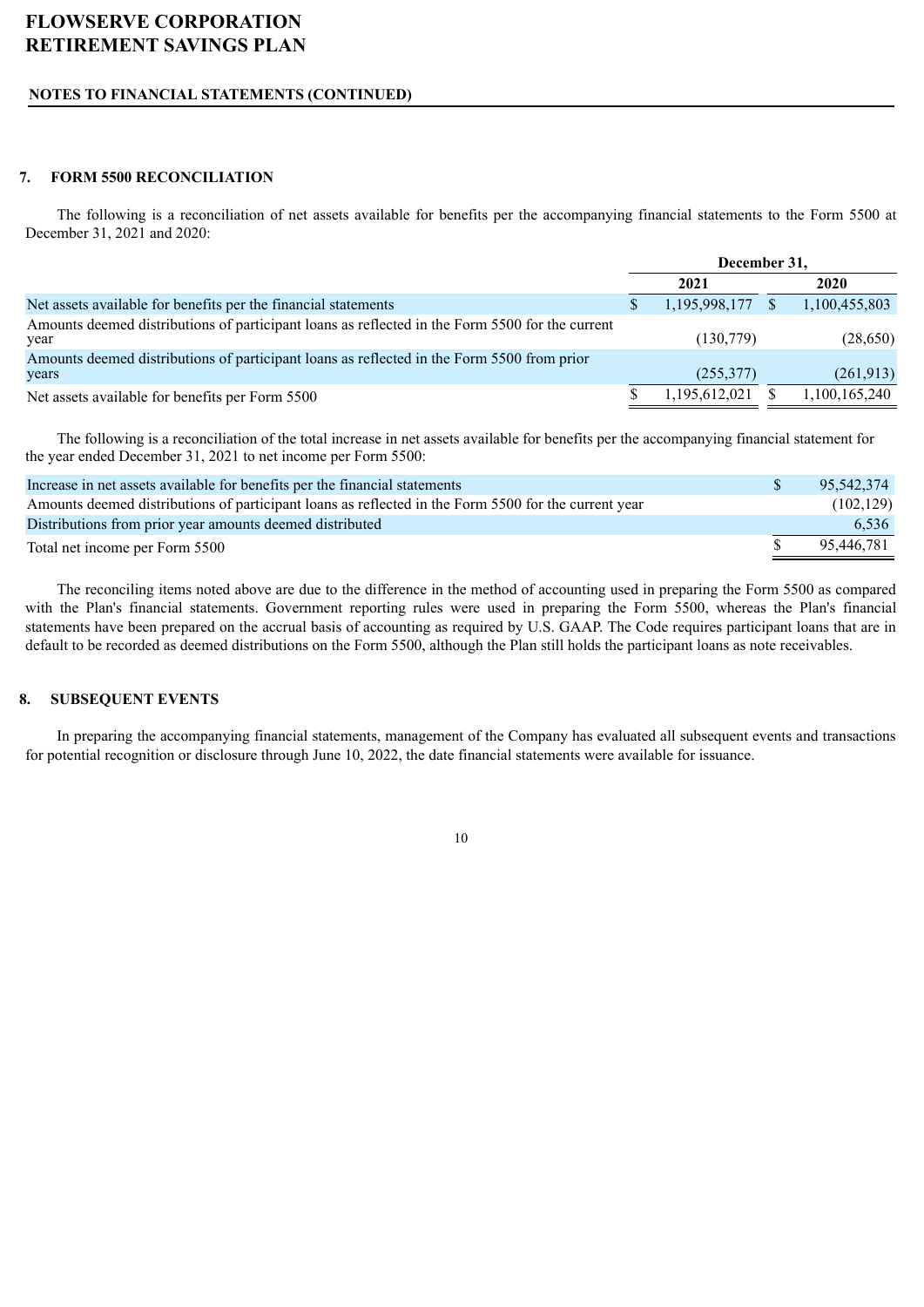<span id="page-17-0"></span>**SUPPLEMENTAL SCHEDULE**